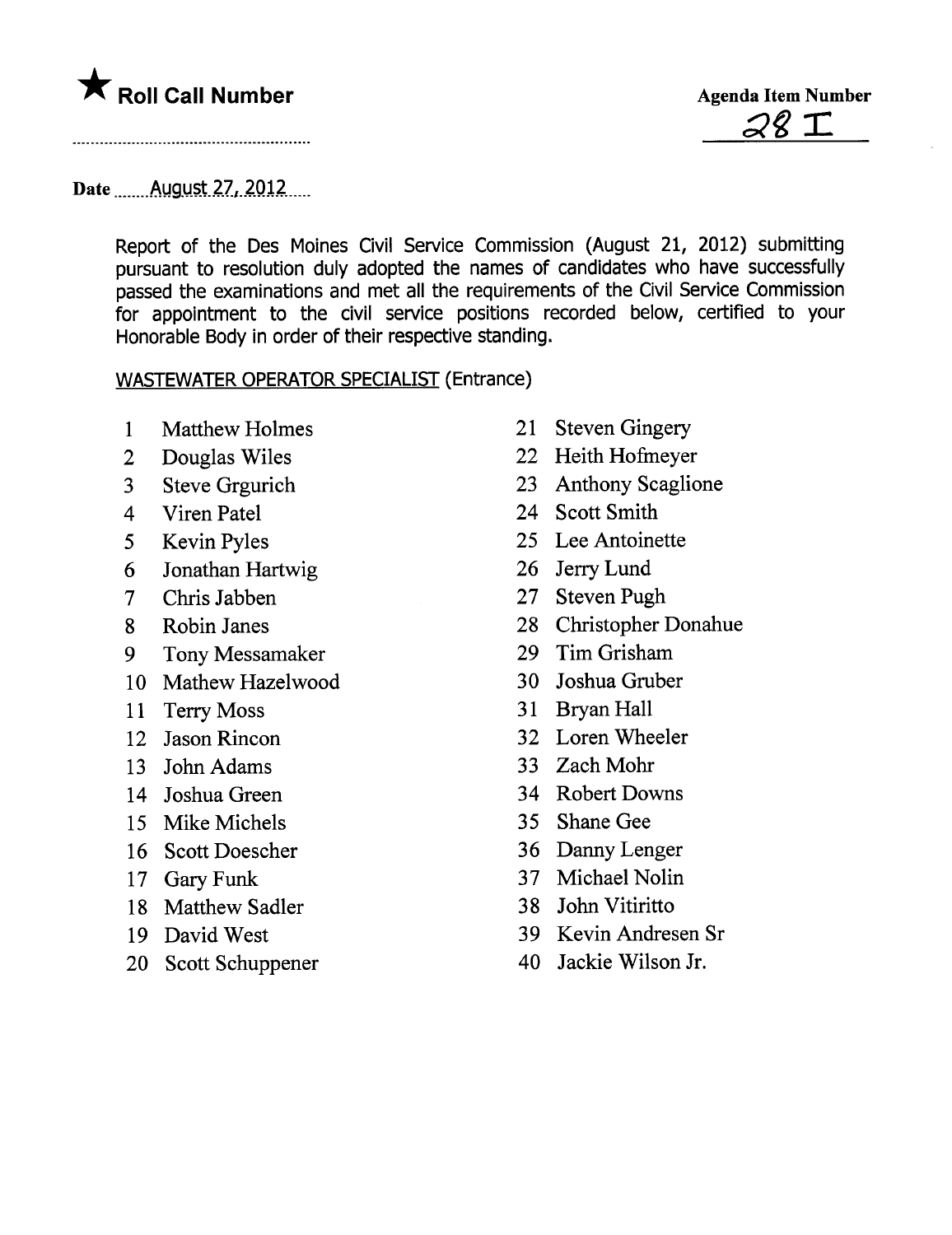# $\bigstar$  Roll Call Number



Date \_\_\_\_\_\_ August 27, 2012 \_\_\_

### **SEWER MAINTENANCE WORKER (Promotional)**

- **Bryan Davis**  $\mathbf{1}$
- $\overline{2}$ **Wendy Forney**
- Danny O'Conner  $\overline{3}$
- Jason Rincon  $\overline{4}$
- 5 Chris Connelly
- 6 **Robert Stone**
- $\overline{7}$ **Ryan Rivas**
- 8 Matthew Webb

#### **SURVEY HELPER (Entrance)**

- $\mathbf{1}$ **Andrew Pritchard**
- $\overline{2}$ **Brian Becker**
- $3<sup>1</sup>$ **Jason Mingst**
- $\overline{4}$ **Scott Miller**
- **Frank Adams**  $\overline{5}$
- 6 Marc Zehring
- **Timothy Anderson**  $\overline{\mathcal{L}}$
- Mitch Boldman  $\overline{\mathcal{L}}$
- 9 Laura Knispel
- 10 Milton Castro
- 11 Patricia Slifka
- 12 Adam Woehl
- 13 Aden Duong
- 14 Christopher Seefeld
- 15 James Lewiston
- 15 Jason Scholbrock
- 17 Robert Fleming
- 18 Elliot Davis